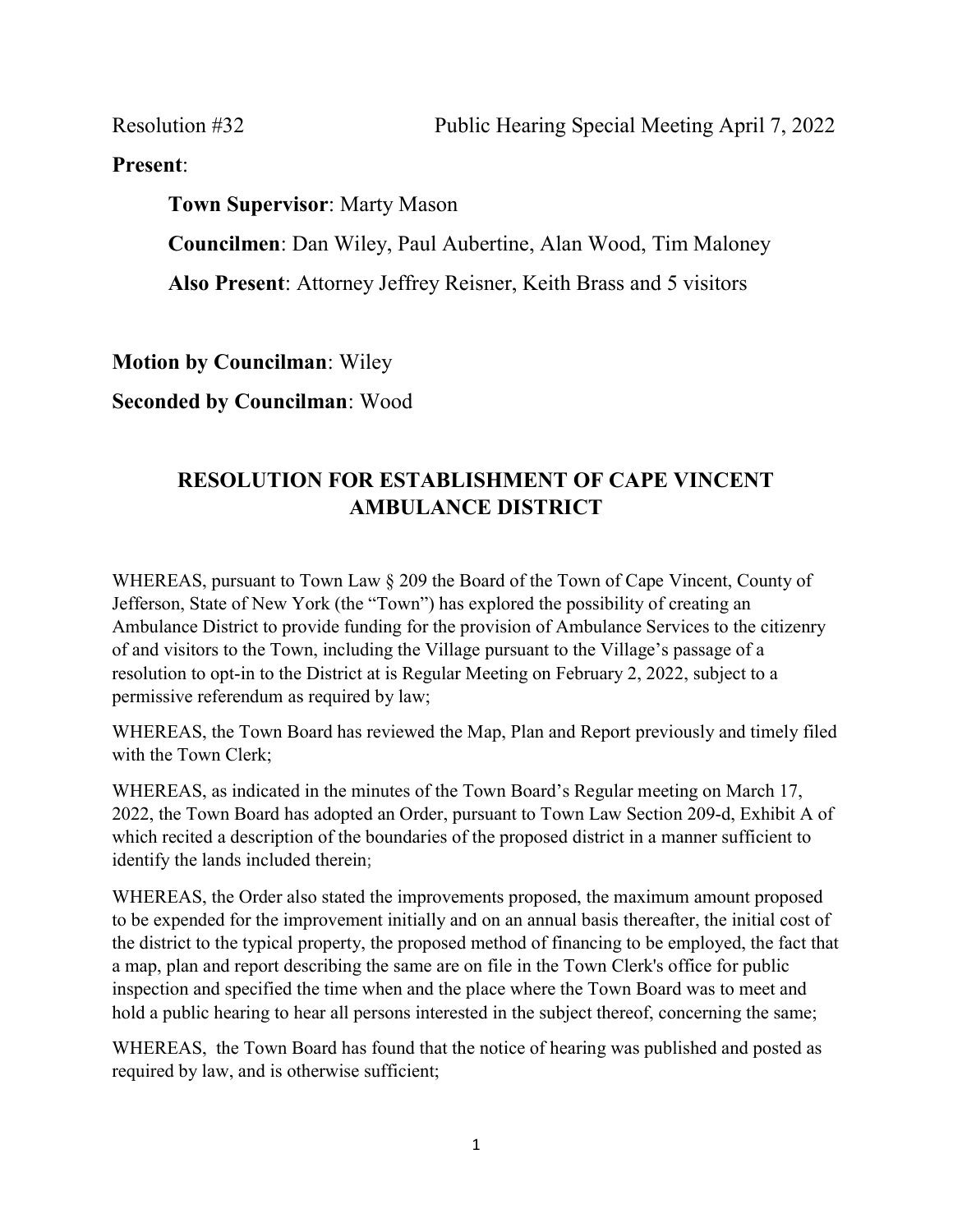WHEREAS, the Town Board has found that all the property and property owners within the proposed district will be benefitted by the creation of said district;

WHEREAS, all the property and property owners benefited are included within the limits of the proposed district; and

WHEREAS, the establishment of the district is in the public interest.

NOW, THEREFORE THE BOARD OF THE TOWN OF CAPE VINCENT, JEFFERSON COUNTY, NEW YORK (THE "TOWN BOARD") HEREBY RESOLVES (by the favorable vote of not less than three-fifths of all its members), AS FOLLOWS:

1: The Town Board has determined that:

 A: The notice of hearing was published and posted as required by law, and is otherwise sufficient;

B: All the property and property owners within the proposed district will be benefitted by the creation of said district;

C: All the property and property owners benefited are included within the limits of the proposed district; and

D: The establishment of the district is in the public interest.

E: The Village of Cape Vincent shall be included in the District.

3: The establishment of the Cape Vincent Ambulance District is hereby APPROVED.

4: This resolution shall be subject to a permissive referendum pursuant to Town Law §§ 209 -b and Article 7.

Roll Call Vote:

| <b>Supervisor Marty Mason</b> | AYE        |
|-------------------------------|------------|
| Councilman Paul Aubertine     | <b>AYE</b> |
| Councilman Alan Wood          | <b>AYE</b> |
| Councilman Dan Wiley          | <b>AYE</b> |
| Councilman Tim Maloney        | <b>AYE</b> |
| Dated: Cape Vincent, New York |            |
| April 7, 2022                 |            |

 By Order of the Board of the Town of Cape Vincent in the County of Jefferson, State of New York

Michelle Bouchard, RMC – Town Clerk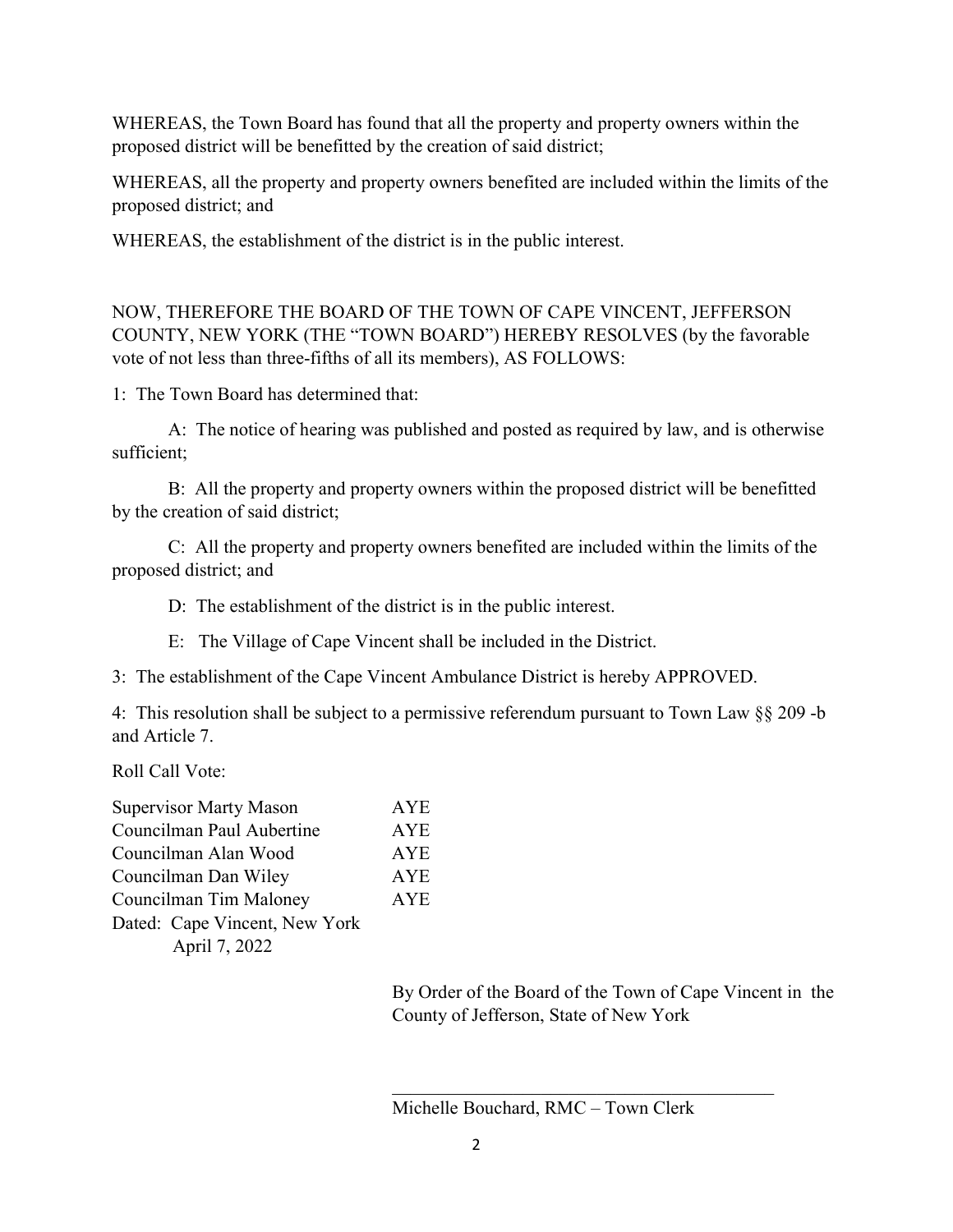## LEGAL NOTICE Town of Cape Vincent Jefferson County, New York

NOTICE IS HEREBY GIVEN, pursuant to Sections 209-e of the Town Law as amended, that the resolution published herewith has been adopted by the Board of the Town of Cape Vincent, Jefferson County, New York, on April 7, 2022. Such resolution was adopted subject to a permissive referendum set forth in Sections 90 and 91 of the Town Law as amended.

## RESOLUTION FOR ESTABLISHMENT OF CAPE VINCENT AMBULANCE DISTRICT

WHEREAS, pursuant to Town Law § 209 the Board of the Town of Cape Vincent, County of Jefferson, State of New York (the "Town") has explored the possibility of creating an Ambulance District to provide funding for the provision of Ambulance Services to the citizenry of and visitors to the Town, including the Village pursuant to the Village's passage of a resolution to opt-in to the District at its Regular Meeting on February 22, 2022, subject to a permissive referendum as required by law;

WHEREAS, the Town Board has reviewed the Map, Plan and Report previously and timely filed with the Town Clerk;

WHEREAS, the Town Board has received a Resolution from the Village of Cape Vincent evidencing the Village's intent to opt into the District;

WHEREAS, as indicated in the minutes of the Town Board's Regular meeting on March 17, 2022, the Town Board has adopted an Order, pursuant to Town Law Section 209-d, Exhibit A of which recited a description of the boundaries of the proposed district in a manner sufficient to identify the lands included therein;

WHEREAS, said Order stated the improvements proposed, the maximum amount proposed to be expended for the improvement initially and on an annual basis thereafter, the initial cost of the district to the typical property, the proposed method of financing to be employed, the fact that a map, plan and report describing the same are on file in the Town Clerk's office for public inspection and specified the time when and the place where the Town Board was to meet and hold a public hearing to hear all persons interested in the subject thereof, concerning the same;

WHEREAS, the Town Board has found that the notice of hearing was published and posted as required by law, and is otherwise sufficient;

WHEREAS, such Public Hearing was held, at the date place and time as posted and published;

WHEREAS, the Town Board has found that all the property and property owners within the proposed district will be benefitted by the creation of said district;